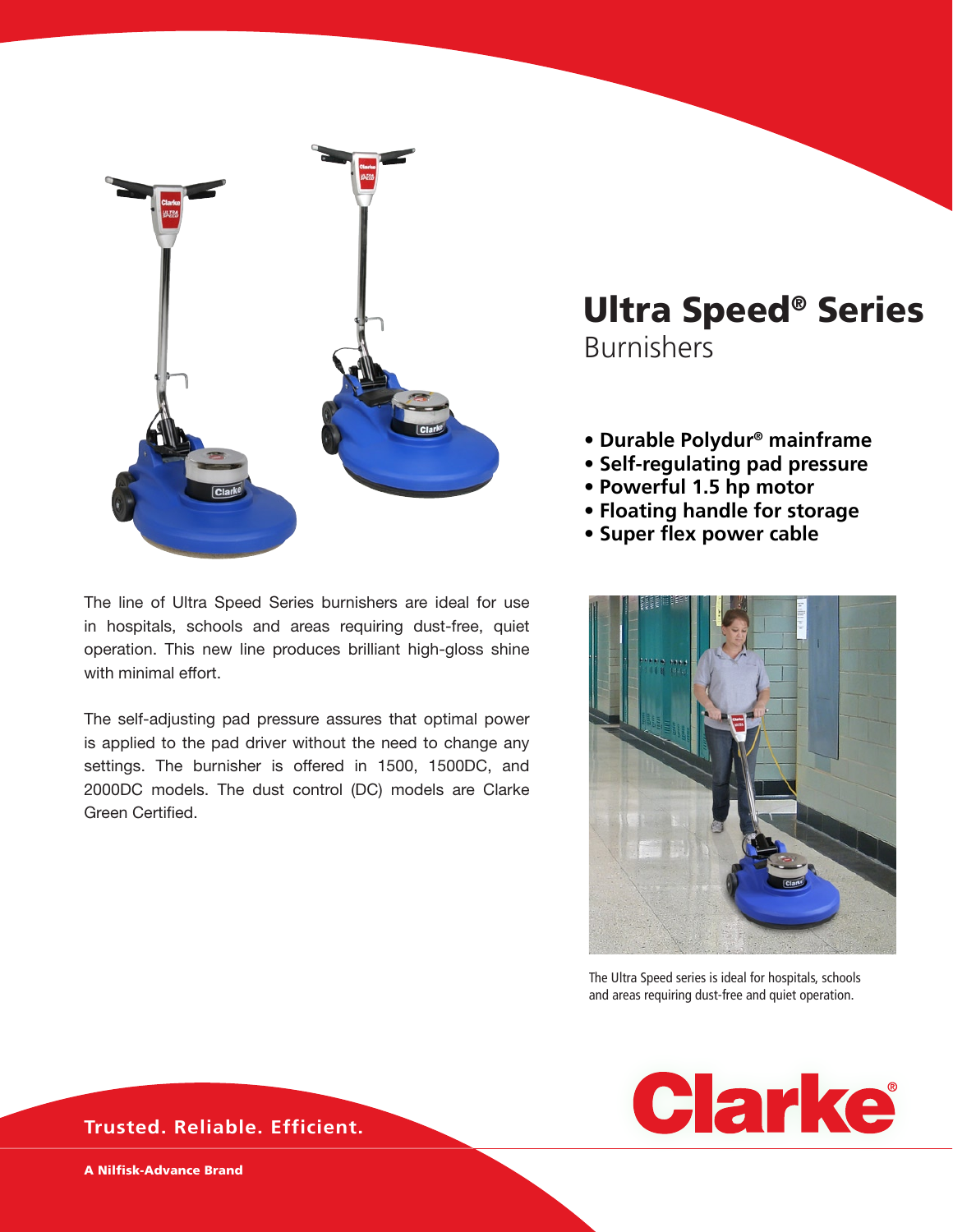# The Ultra Speed Series Burnishers – **Optimal high shine for floors with minimal effort**



The Ultra Speed Series is ultra quiet for noise sensitive areas. Dust control model shown.

The Ultra Speed Series line of corded burnishers have the latest in innovative features that provide the highest shine with minimum effort. The self-adjusting pad pressure assures optimal power is applied to the pad driver without the need to change any settings or make adjustments. The Ultra Speed Series is lightweight, easy to maneuver, and is very quiet when working in noise sensitive areas. The powerful motor supplies the highest power permitted from a wall outlet.

Some great features of the Ultra Speed Series burnishers include:

- High performance burnishing
- Ease of operation
- Models with or without dust control
- 1,500 and 2,000 RPM models available
- Rugged, 8 year warranted, mainframe
- Quiet operation



Easy-to-operate pedal releases the control handle to the operate or storage position.



The folding handle permits the burnisher to fit into storage spaces.



The upright storage position allows for easy pad change.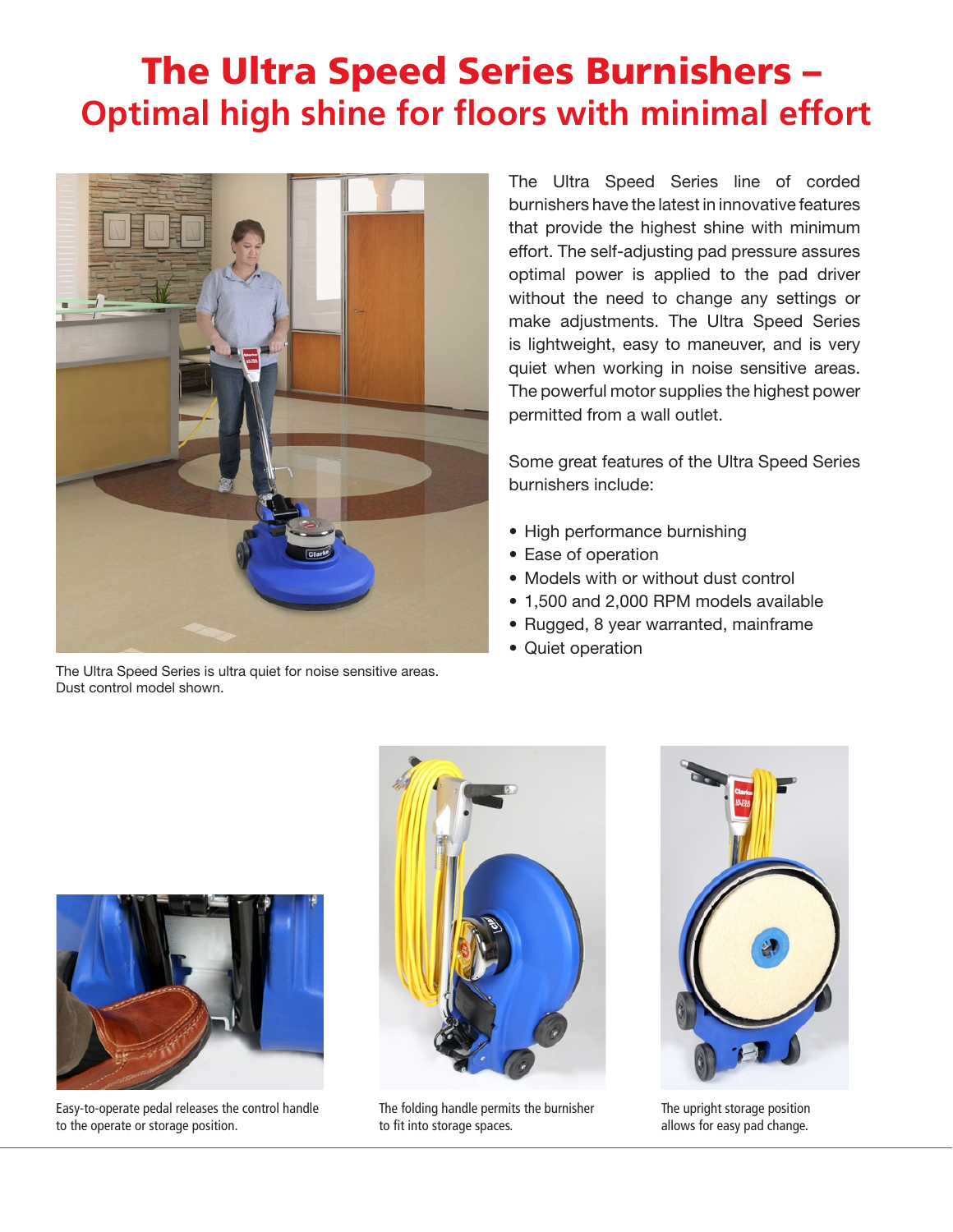



A quick release cord wrap assists the removal of the power cable without unwrapping.



Passive dust control eliminates airborne dust and collects it in a convenient filter bag.



Flexible pad driver with full face pad grip contours to uneven floors.